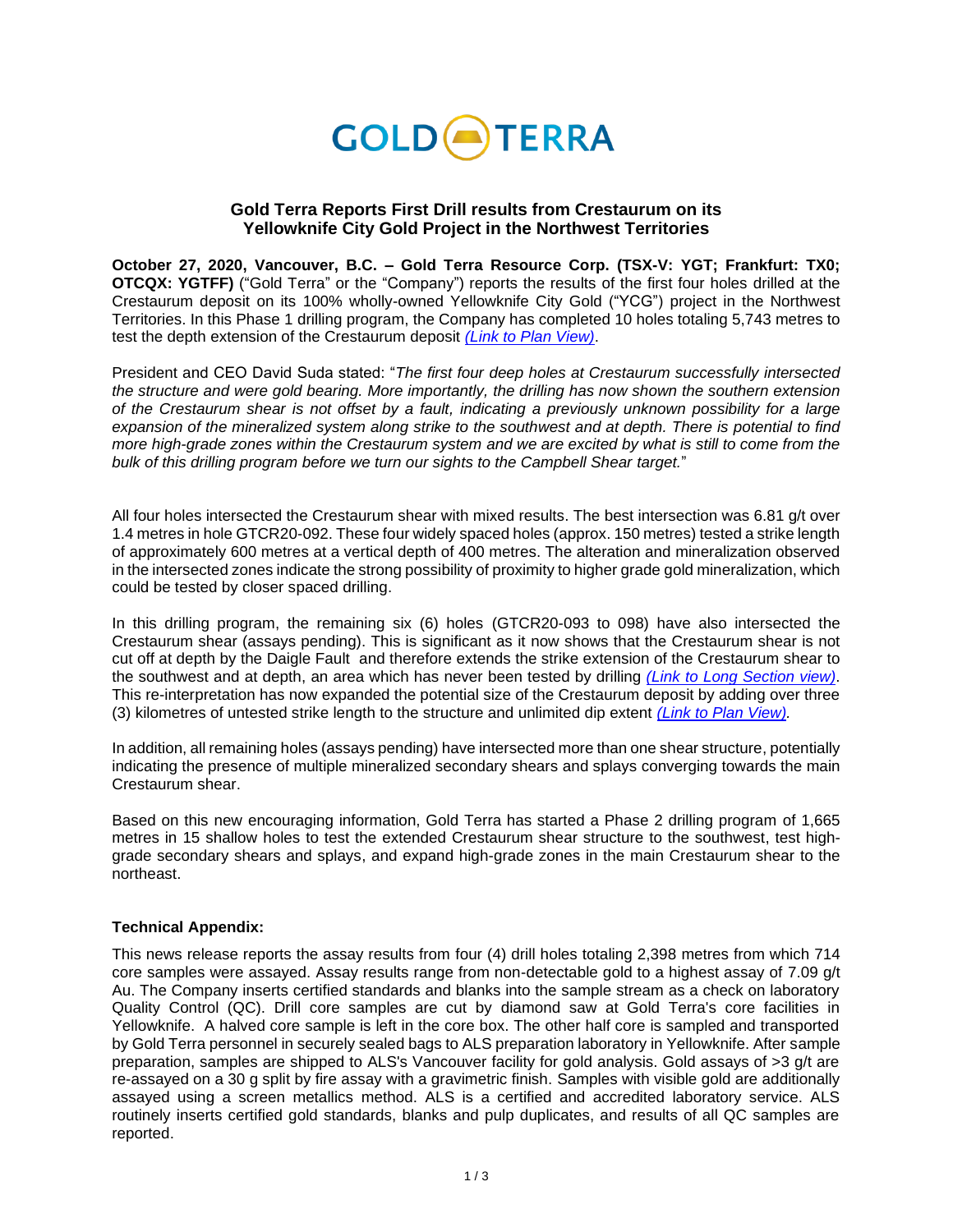Drill holes were drilled at right angles to the zones of mineralization and dip angles of holes were designed to intersect the zones as close to normal as possible. Zones reported here are interpreted to be 90-100 percent of true thickness.

The technical information contained in this news release has been reviewed and approved by Joseph Campbell, Chief Operating Officer, a Qualified Person as defined in National Instrument 43-101 – *Standards of Disclosure for Mineral Projects*.

|                   |       |                | <b>UTM Location</b> |                 |      |          |          |              |        |
|-------------------|-------|----------------|---------------------|-----------------|------|----------|----------|--------------|--------|
| <b>Drill Hole</b> | Dip   | <b>Azimuth</b> | <b>Easting</b>      | <b>Northing</b> |      | From (m) | To $(m)$ | Interval (m) | Au g/t |
| GTCR20-089        | $-54$ | 306.4          | 636584              | 6941761         |      | 537.13   | 540.13   | 3.0          | 0.86   |
|                   |       |                |                     |                 | incl | 539.13   | 540.13   | 1.0          | 1.67   |
| GTCR20-090        | $-56$ | 307.1          | 636482              | 6941656         |      | 252.50   | 253.5    | 1.0          | 0.97   |
|                   |       |                |                     |                 |      | 508.0    | 512.25   | 4.25         | 1.17   |
| GTCR20-091        | $-56$ | 306.5          | 636309              | 6941444         |      | 481.08   | 482.16   | 1.08         | 1.09   |
|                   |       |                |                     |                 |      | 523.68   | 524.68   | 1.00         | 3.62   |
| GTCR20-092        | $-56$ | 306.6          | 636378              | 6941522         |      | 520.03   | 522.86   | 2.83         | 3.45   |
|                   |       |                |                     |                 | incl | 521.46   | 522.86   | 1.40         | 6.81   |

**Crestaurum - DDH Intersections** 

## **About Gold Terra's Yellowknife City Gold Project**

The YCG project encompasses 800 sq. km of contiguous land immediately north, south and east of the City of Yellowknife in the Northwest Territories. Through a series of acquisitions, Gold Terra controls one of the six major high-grade gold camps in Canada. Being within 10 kilometres of the City of Yellowknife, the YCG is close to vital infrastructure, including all-season roads, air transportation, service providers, hydro-electric power and skilled tradespeople.

The YCG lies on the prolific Yellowknife greenstone belt, covering nearly 70 kilometres of strike length along the main mineralized shear system that host the former-producing high-grade Con and Giant gold mines. The Company's exploration programs have successfully identified significant zones of gold mineralization and multiple targets that remain to be tested which reinforces the Company's objective of re-establishing Yellowknife as one of the premier gold mining districts in Canada.

Visit our website at [www.goldterracorp.com.](https://goldterracorp.com/)

For more information, please contact:

David Suda, President and CEO Phone: 604-928-3101 | Toll-Free: 1-855-737-2684 dsuda@goldterracorp.com

*Neither the TSX Venture Exchange nor its Regulation Services Provider (as that term is defined in the policies of the TSX Venture Exchange) accepts responsibility for the adequacy or accuracy of this release.*